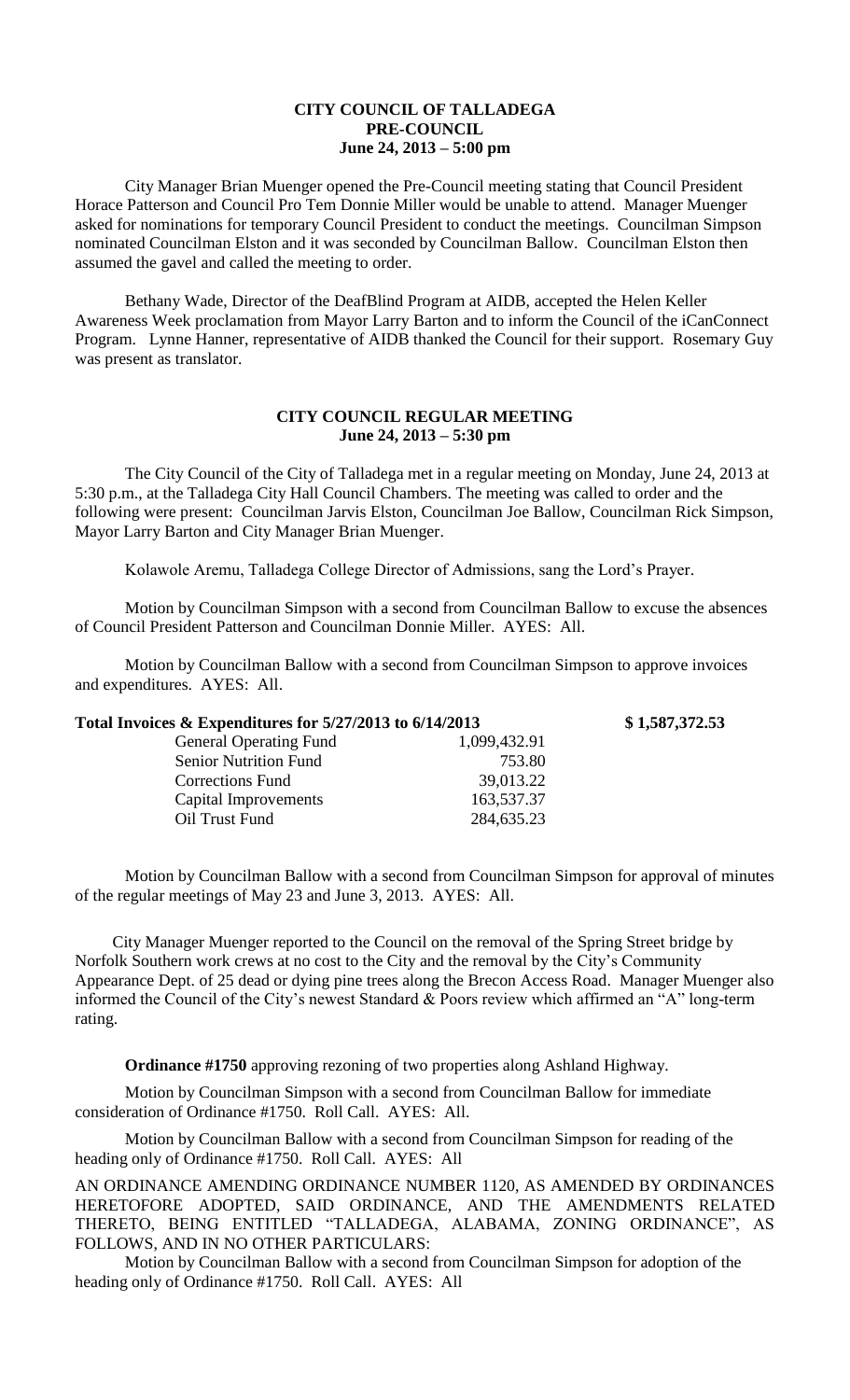**Ordinance #1751** adopting new building codes from the International Code Council.

Motion by Councilman Ballow with a second from Councilman Simpson for immediate consideration of Ordinance #1751. Roll Call. AYES: All.

Motion by Councilman Ballow with a second from Councilman Simpson for reading of the heading only of Ordinance #1751. Roll Call. AYES: All

AN ORDINANCE TO ADOPT VARIOUS STANDARD CODES RELATING TO INSPECTION ACTIVITIES OF THE CITY OF TALLADEGA, ALABAMA AND ENFORCEMENT OF BUILDING PROVISIONS AS PROVIDED IN SAID CODES; AND TO PROVIDE PENALTIES FOR VIOLATION OF SAID CODES:

Motion by Councilman Ballow with a second from Councilman Simpson for adoption of the heading only of Ordinance #1751. Roll Call. AYES: All

**Ordinance #1752** adopting the 2009 International Fire Code (IFC) with exceptions.

Motion by Councilman Simpson with a second from Councilman Ballow for immediate consideration of Ordinance #1752. Roll Call. AYES: All.

Motion by Councilman Ballow with a second from Councilman Simpson for reading of the heading only of Ordinance #1752. Roll Call. AYES: All

AN ORDINANCE TO ADOPT A FIRE PREVENTION CODE RELATING TO INSPECTION ACTIVITIES OF THE CITY OF TALLADEGA, ALABAMA AND ENFORCEMENT OF BUILDING PROVISIONS AS PROVIDED IN SAID CODES; AND TO PROVIDE PENALTIES FOR VIOLATION OF SAID CODES:

Motion by Councilman Ballow with a second from Councilman Simpson for adoption of the heading only of Ordinance #1752. Roll Call. AYES: All

**Resolution #2828** approving a contract with DieDra and the Ruff Pro Band for performance during the  $4<sup>th</sup>$  of July Celebration at Veterans' Park for a total cost of \$750.00.

**Resolution #2829** approving an appropriation to the Talladega Cal Ripken League for \$300.00 to assist with expenses of 8-year-old All Star team's trip to State Tournament in Opelika.

**Resolution #2830** approves an application to 2013 Transportation Alternatives Program for 80% federal funding (398,068.80) of streetscape and pedestrian improvements to the Historic Court Square District with a 20% City match of \$95,517.20

**Resolution #2831** rescinding Resolution #2130 (Sept. 20, 2010) and lifting the City-wide hiring freeze.

**Resolution #2832** recognizing June 23-29, 2013 as Helen Keller Awareness Week.

Motion by Councilman Simpson with a second from Councilman Ballow to adopt Resolutions #2828 to #2830 and Resolution #2832. Roll Call. AYES: All.

Motion by Councilman Simpson with a second from Councilman Ballow to table Resolution #2831 until the next meeting. Roll Call. AYES: All.

Motion by Councilman Ballow with a second by Councilman Simpson to approve invoices and expenditures for the Water Department. AYES: All.

| Water Department Expenditures for 6/5/2013 to 6/13/2013 |            | \$536,985.25 |
|---------------------------------------------------------|------------|--------------|
| <b>O</b> perations Fund                                 | 212,563.23 |              |
| Revenue                                                 | 324,422.02 |              |

**Resolution #2833** approving a contract with F2 Industries of Smyrna, Tennessee for purchase of Zinc Orthophosphate solution per bid specifications for \$0.825 per pound.

Motion by Councilman Ballow with a second from Councilman Simpson for approval of Resolution #2833. Roll Call. AYES: All.